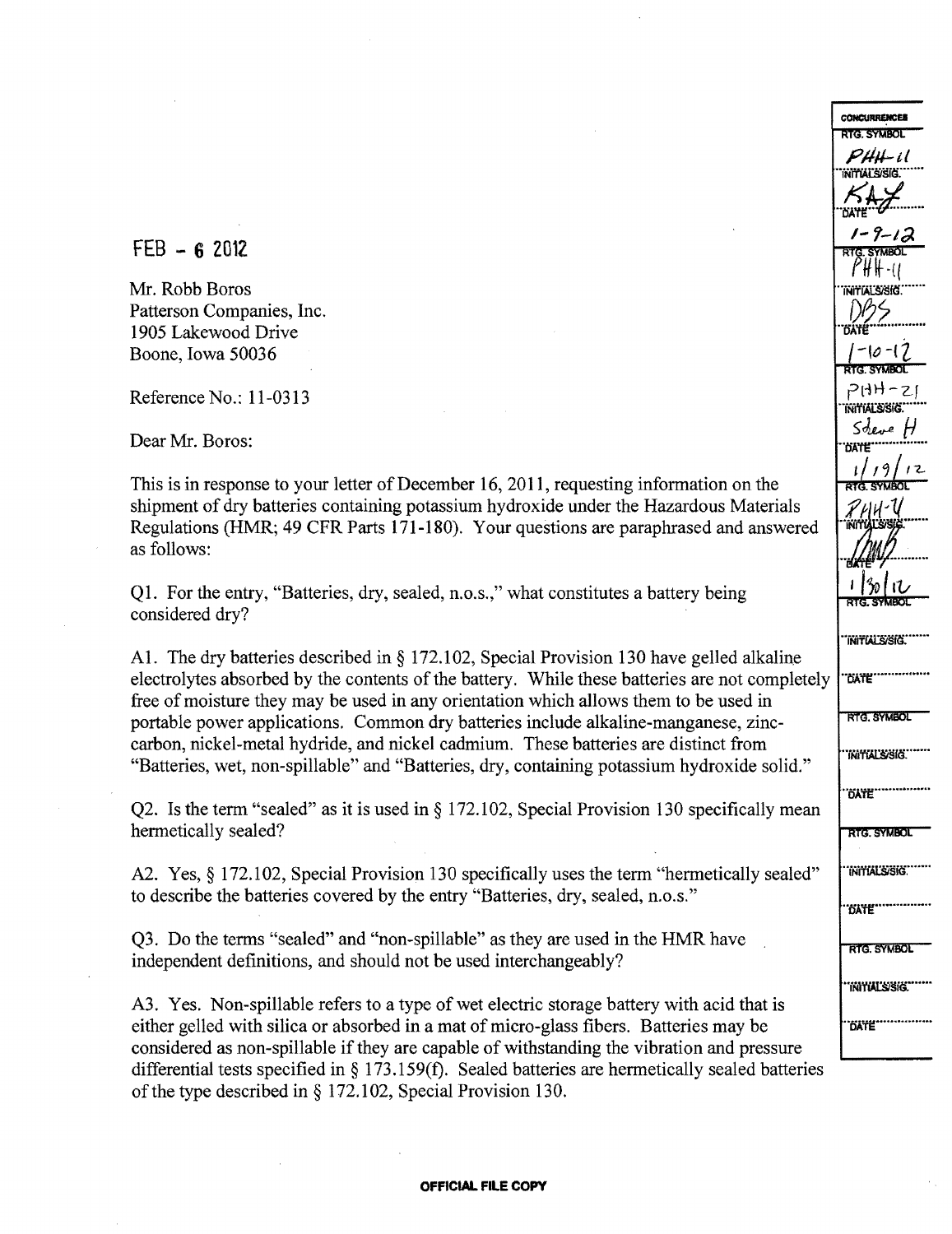Q4. If a dry battery contains potassium hydroxide, is "Batteries, dry, containing potassium hydroxide solid" the most appropriate proper shipping name?

A4. The entry "Batteries, dry, containing potassium hydroxide solid" should be used to describe non-activated batteries which contain dry potassium hydroxide and which are intended to be activated prior to use by the addition of an appropriate amount of water to the individual cells. This proper shipping name does not apply to common household batteries such as alkaline-manganese, zinc-carbon, nickel-metal hydride and nickel cadmium which are most appropriately described as "batteries, dry, sealed, n.o.s."

Q5. Can a battery that contains potassium hydroxide or similar caustic material in a fonn that can flow from the battery still be considered a dry battery?

A6. No. Batteries that contain liquid electrolyte which could flow out of the battery if the battery case is cracked must be described as "Batteries, wet, filled with acid" or "Batteries, wet, filled with alkali" as appropriate.

I hope this answers your inquiry. If you need additional assistance, please contact the Standards and Rulemaking Division at (202) 366-8553.

Sincerely,

Ben Supko Acting Chief, Standards Development Standards and Rulemaking Division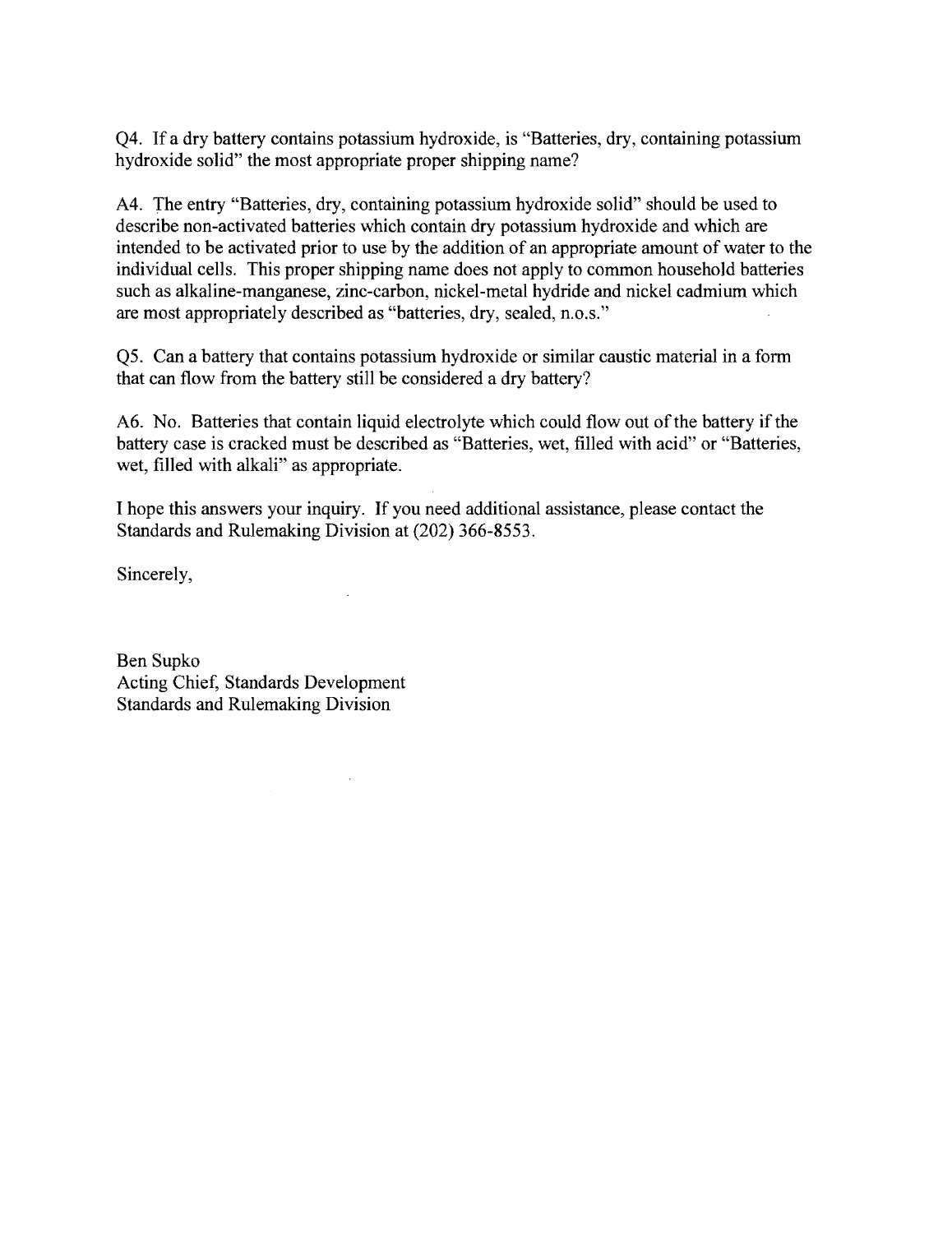of Transportation

**Pipeline and Hazardous Materials Safety Administration** 

FEB - **6 201l** 

Mr. Robb Boros Patterson Companies, Inc. 1905 Lakewood Drive Boone, Iowa 50036

Reference No.: 11-0313

Dear Mr. Boros:

This is in response to your letter of December 16, 2011, requesting information on the shipment of dry batteries containing potassium hydroxide under the Hazardous Materials Regulations (HMR; 49 CFR Parts 171-180). Your questions are paraphrased and answered as follows:

Ql. For the entry, "Batteries, dry, sealed, n.o.s.," what constitutes a battery being considered dry?

A1. The dry batteries described in § 172.102, Special Provision 130 have gelled alkaline electrolytes absorbed by the contents of the battery. While these batteries are not completely free of moisture they may be used in any orientation which allows them to be used in portable power applications. Common dry batteries include alkaline-manganese, zinccarbon, nickel-metal hydride, and nickel cadmium. These batteries are distinct from "Batteries, wet, non-spillable" and "Batteries, dry, containing potassium hydroxide solid."

Q2. Is the term "sealed" as it is used in  $\S 172.102$ , Special Provision 130 specifically mean hermetically sealed?

A2. Yes, § 172.102, Special Provision 130 specifically uses the term "hermetically sealed" to describe the batteries covered by the entry "Batteries, dry, sealed, n.o.s."

Q3. Do the tenns "sealed" and "non-spillable" as they are used in the HMR have independent definitions, and should not be used interchangeably?

A3. Yes. Non-spillable refers to a type of wet electric storage battery with acid that is either gelled with silica or absorbed in a mat of micro-glass fibers. Batteries may be considered as non-spillable if they are capable of withstanding the vibration and pressure differential tests specified in § 173.159(f). Sealed batteries are hennetically sealed batteries of the type described in  $\S 172.102$ , Special Provision 130.

U.S. Department 1200 New Jersey Avenue SE (1200 New Jersey Avenue SE) and the U.S. Department 1200 New Jersey Avenue SE<br>Of Transportation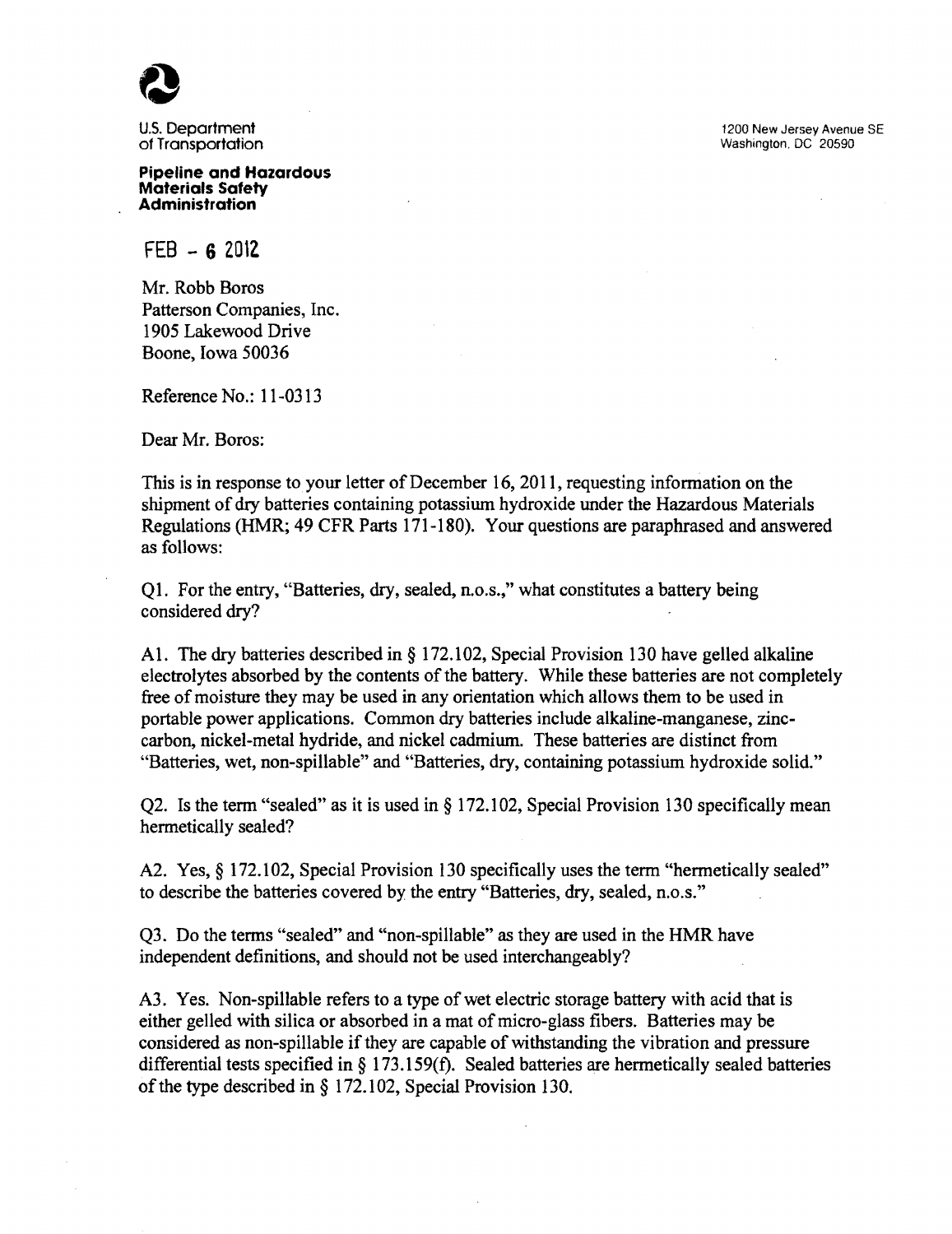Q4. If a dry battery contains potassium hydroxide, is "Batteries, dry, containing potassium hydroxide solid" the most appropriate proper shipping name?

A4. The entry "Batteries, dry, containing potassium hydroxide solid" should be used to describe non-activated batteries which contain dry potassium hydroxide and which are intended to be activated prior to use by the addition of an appropriate amount of water to the individual cells. This proper shipping name does not apply to common household batteries such as alkaline-manganese, zinc-carbon, nickel-metal hydride and nickel cadmium which are most appropriately described as "batteries, dry, sealed, n.o.s."

Q5. Can a battery that contains potassium hydroxide or similar caustic material in a form that can flow from the battery still be considered a dry battery?

A6. No. Batteries that contain liquid electrolyte which could flow out of the battery if the battery case is cracked must be described as "Batteries, wet, filled with acid" or "Batteries, wet, filled with alkali" as appropriate.

I hope this answers your inquiry. If you need additional assistance, please contact the Standards and Rulemaking Division at (202) 366-8553.

Sincerely.

Sufe

Ben Supko Acting Chief, Standards Development Standards and Rulemaking Division